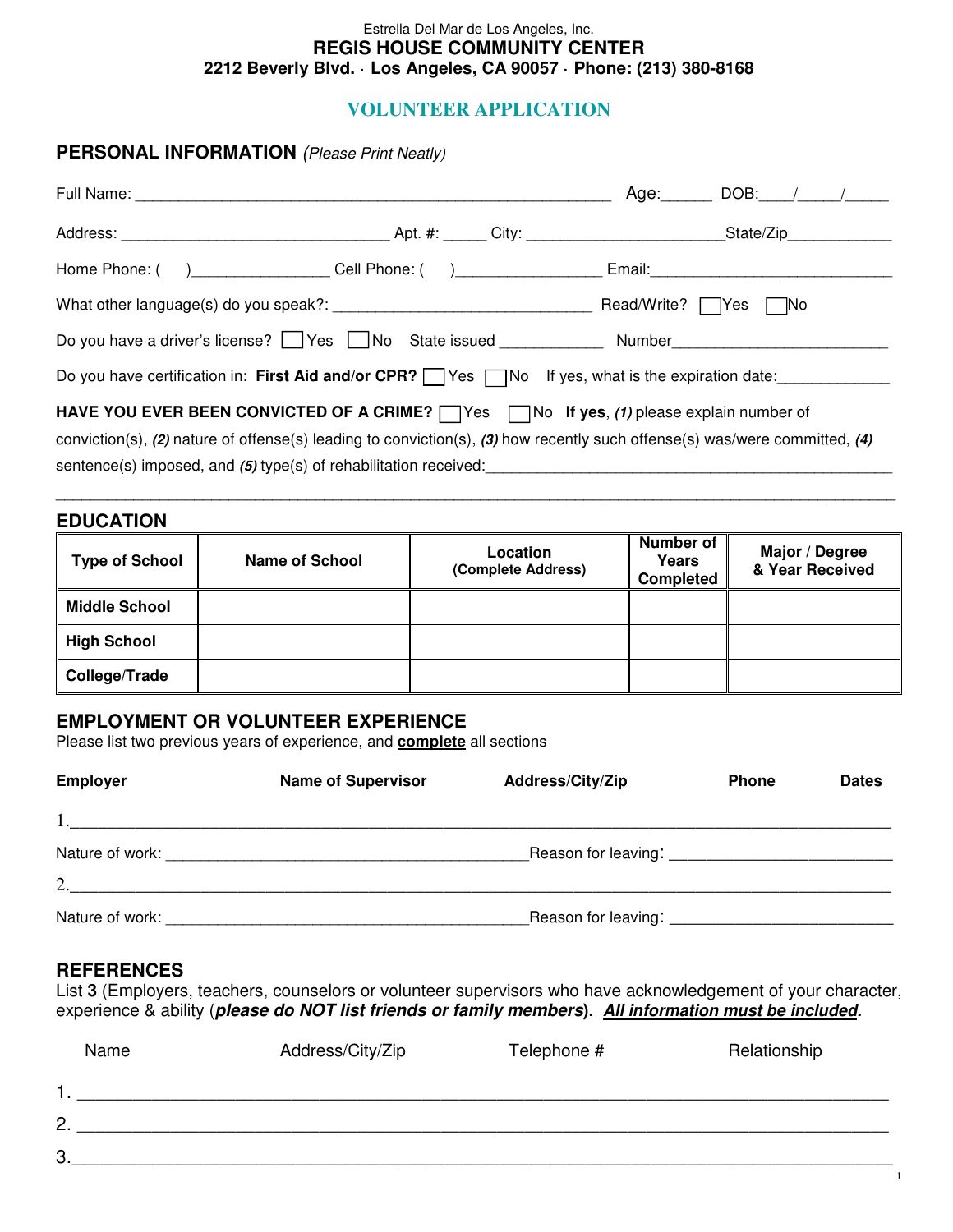## **AREAS OF INTEREST**

**Please circle all the areas that you are able to teach/or be willing to participate in** 

**ARTS AND CRAFTS**: Camp Crafts, Nature Crafts, Sewing, Paper Crafts **DANCE:** Aerobic, Folk Dancing, Group dancing, Hip-Hop, Disco, Zumba **DRAMA:** Skits, Plays, Storytelling, Song Leading, Impersonation **GAMES**: Indoor games, Informal Games, New Games, Team play, Sports **CULINARY SKILLS:** Basic Cooking and Baking Skills **NATURE:** Astronomy, Conservation/Ecology, Animals, Flowers, Insects, Birds **OUTDOOR SKILLS:** Backpacking, Hiking, Overnight camping, Out-Door Cooking **SWIMMING:** Lifeguard, Pool Safety, Water Games, Swimming, etc. **PUBLIC TRANSPORTATION: Knowledge of MTA, OTHER:** 

I understand that even though I may not have circled all of the areas of interest that this job experience requires that I participate to the best of my ability in all activities.

# **AUTOBIOGRAPHY**

### **On an attached piece of paper, please tell us about yourself, and answer the following questions completely: (Must be at least one FULL page, no short answers.)**

- 1) Tell us who you are, what is unique about you, what do you like to do for fun?
- 2) What do you think are your **three** greatest strengths and your **three** greatest weaknesses?
- 3) Share any experience you have had working and/or assisting children.
- 4) As a volunteer, what would you bring to Regis House? What qualities does a good volunteer have?

I authorize examination of all statements contained in this application. I understand that false statements or inaccuracy of facts requested is cause for dismissal. By signing and returning this application I agree to abide by the policies set forth. **I understand that my period of service maybe terminated at any time without prior notice.** 

**X\_\_\_\_\_\_\_\_\_\_\_\_\_\_\_\_\_\_\_\_\_\_\_\_\_\_\_\_\_\_\_\_\_\_\_\_\_\_ \_\_\_\_\_\_\_\_\_\_\_\_\_\_\_\_\_\_\_\_\_\_\_\_\_** 

**Signature Date Contract Contract Contract Contract Contract Contract Contract Contract Contract Contract Contract Contract Contract Contract Contract Contract Contract Contract Contract Contract Contract Contract Contract** 

**How did you hear about Regis House?** \_\_\_\_\_\_\_\_\_\_\_\_\_\_\_\_\_\_\_\_\_\_\_\_\_\_\_\_\_\_\_\_\_\_\_\_\_\_\_\_\_\_\_\_\_\_\_

**Please specify what hours and days you are available to volunteer:**

*Please make sure you are sending in a completed application (no empty spaces):* 

\_\_\_\_\_\_\_\_\_\_\_\_\_\_\_\_\_\_\_\_\_\_\_\_\_\_\_\_\_\_\_\_\_\_\_\_\_\_\_\_\_\_\_\_\_\_\_\_\_\_\_\_\_\_\_\_\_\_\_\_\_\_\_\_\_\_\_\_\_\_\_\_\_\_\_\_\_\_\_\_

\_\_\_\_\_\_\_\_\_\_\_\_\_\_\_\_\_\_\_\_\_\_\_\_\_\_\_\_\_\_\_\_\_\_\_\_\_\_\_\_\_\_\_\_\_\_\_\_\_\_\_\_\_\_\_\_\_\_\_\_\_\_\_\_\_\_\_\_\_\_\_\_\_\_\_\_\_\_\_\_

 $\square$  Autobiography (Must be at least FULL one page)

 $\square$  All required signatures and Parent Information

□ Identification Card (School, Driver's License, or CA ID)

□ Report Card (2.5 GPA needed) **If currently in middle school or high school**

□ References